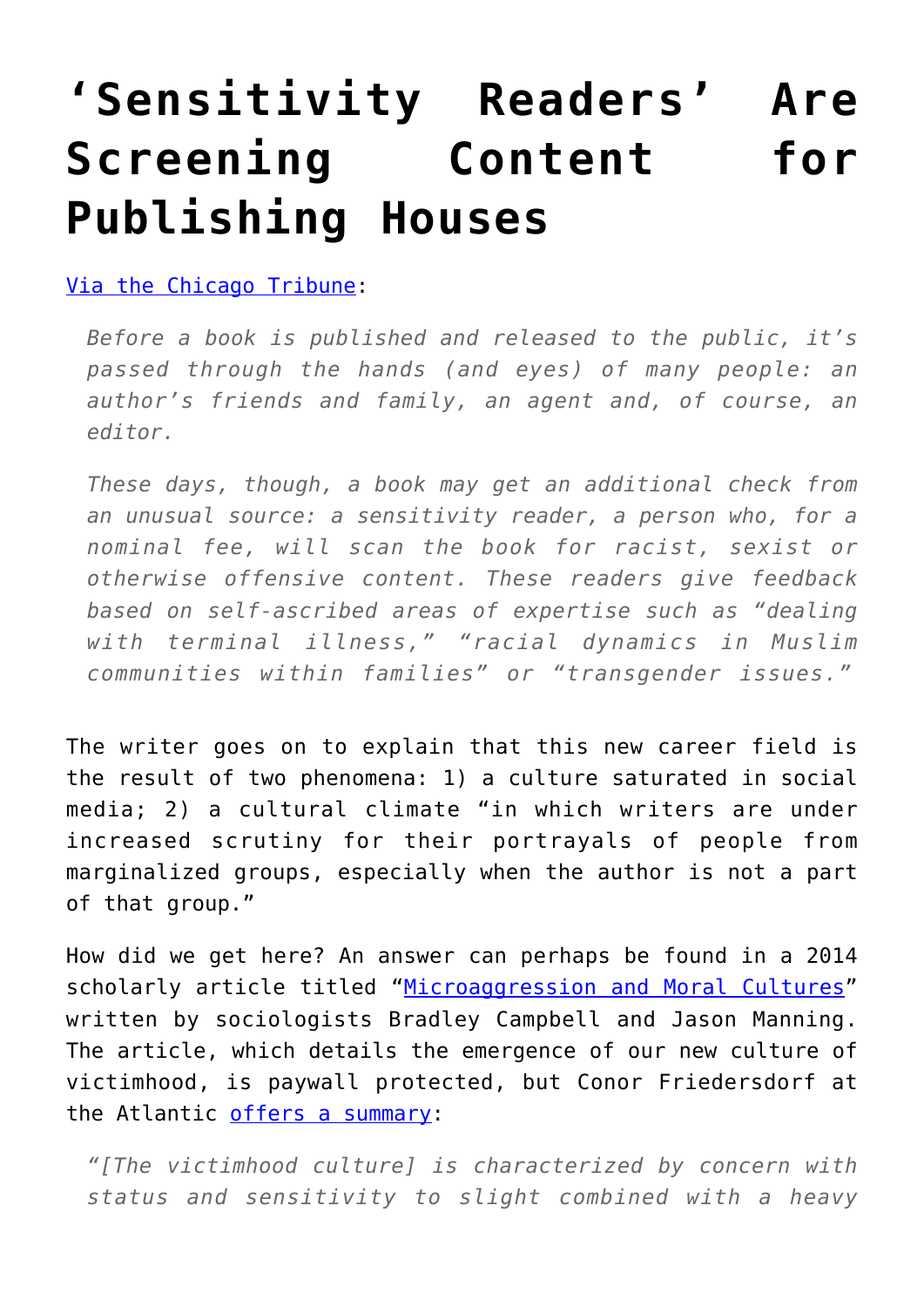*reliance on third parties. People are intolerant of insults, even if unintentional, and react by bringing them to the attention of authorities or to the public at large. Domination is the main form of deviance, and victimization a way of attracting sympathy, so rather than emphasize either their strength or inner worth, the aggrieved emphasize their oppression and social marginalization.*

*Victimhood cultures emerge in settings, like today's college campuses, "that increasingly lack the intimacy and cultural homogeneity that once characterized towns and suburbs, but in which organized authority and public opinion remain as powerful sanctions," they argue. "Under such conditions complaint to third parties has supplanted both toleration and negotiation. People increasingly demand help from others, and advertise their oppression as evidence that they deserve respect and assistance. Thus we might call this moral culture a culture of victimhood … the moral status of the victim, at its nadir in honor cultures, has risen to new heights."*

Publishers apparently are reacting to this victimhood culture, which seeks to punish transgressors through public shaming and/or boycotts. These punitive campaigns are often led by social justice advocates (or, pejoratively, [SJWs\)](http://www.urbandictionary.com/define.php?defid=5987912&term=SJW) on social media, especially Twitter, who accuse authors of cultural appropriation or racial insensitivity in their work. The allegations often trickle up into racially-conscientious editorial departments at traditional media outlets.

*You can't just claim and take a living tradition of a marginalized people. That's straight up colonialism/appropriation [@jk\\_rowling.](https://twitter.com/jk_rowling)*

*— Dr. Adrienne Keene (@NativeApprops) [March 8, 2016](https://twitter.com/NativeApprops/status/707222859932946432)*